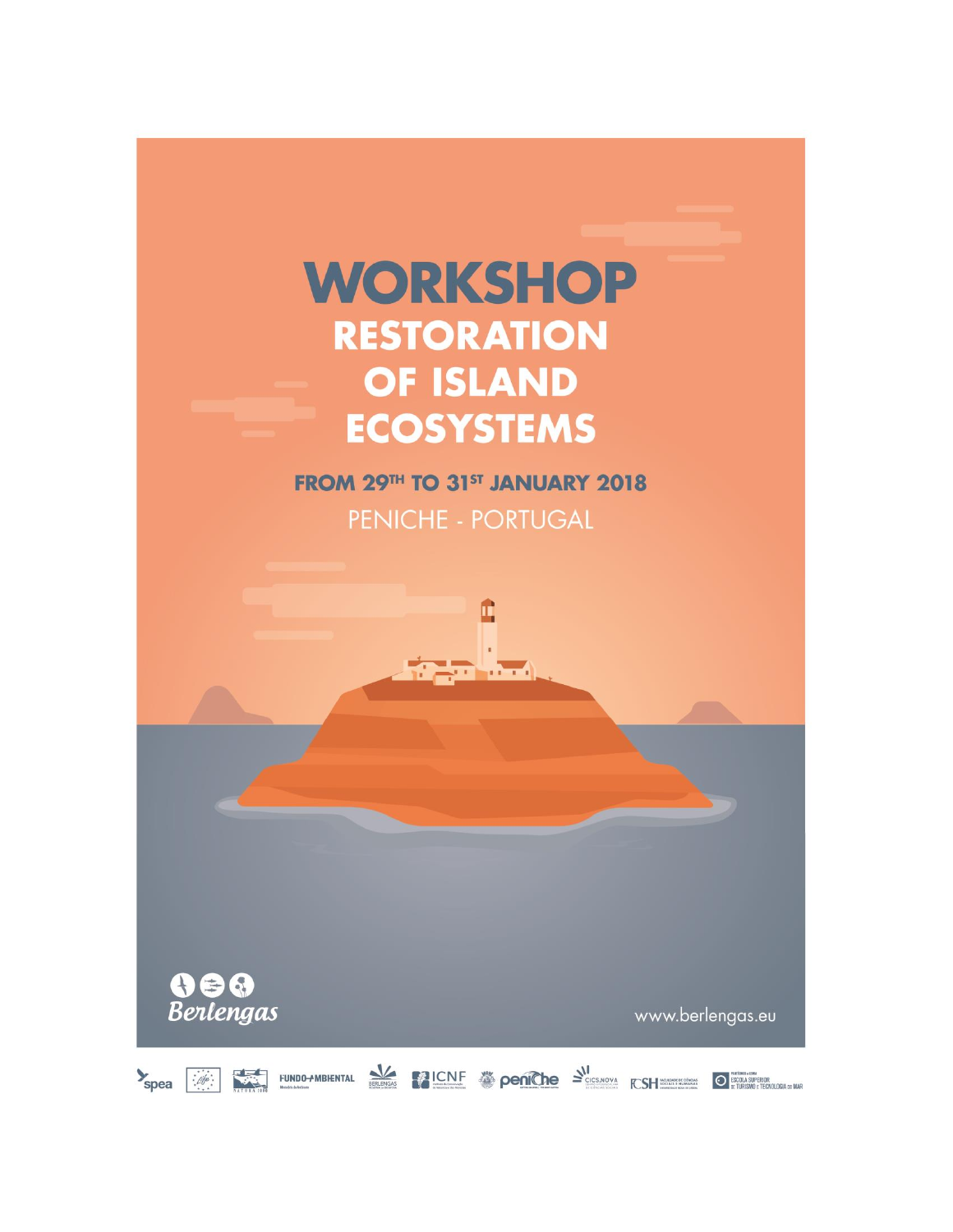# **Round Tables 30/01/2018**

## **THEME 1:** *BIOSECURITY*

## **Which are the best methods to implement? Presentation of success and failure results**

- Use lethal and non-lethal methods is ideal
- Tracking tunnels along snap traps
- Combination of different methods
- Involve stakeholders (restaurant, construction, boat owners, fortress)
- Try to have detection methods in all likely (in a broad scope view) points of entrance
- Have biosecurity measures in place (check bag signs and awareness info) on the Peniche harbour
- COMMUNICATION IS KEY!

### **How to secure funding for the next stage?**

- State owned nature reserves are the easy case. The regular public management funds can be used, but try to maintain costs at a low scale
- Case by case scenario. Private funds can be used
- Create inclusive protocols with several entities. Share responsibilities and possible funding sources.

# **Identify the elements that should be included in biosecurity systems at different levels (the ecosystem, regional and national)**

- Description of the area
- Species of concern
- Main routes and points of entrance
- Create multiple barriers (bait stations, warning signs, kill traps)
- Identify stakeholders
- Prepare first response protocol and have necessary material and responsible identified and in place
- **Do a first intervention exercise!**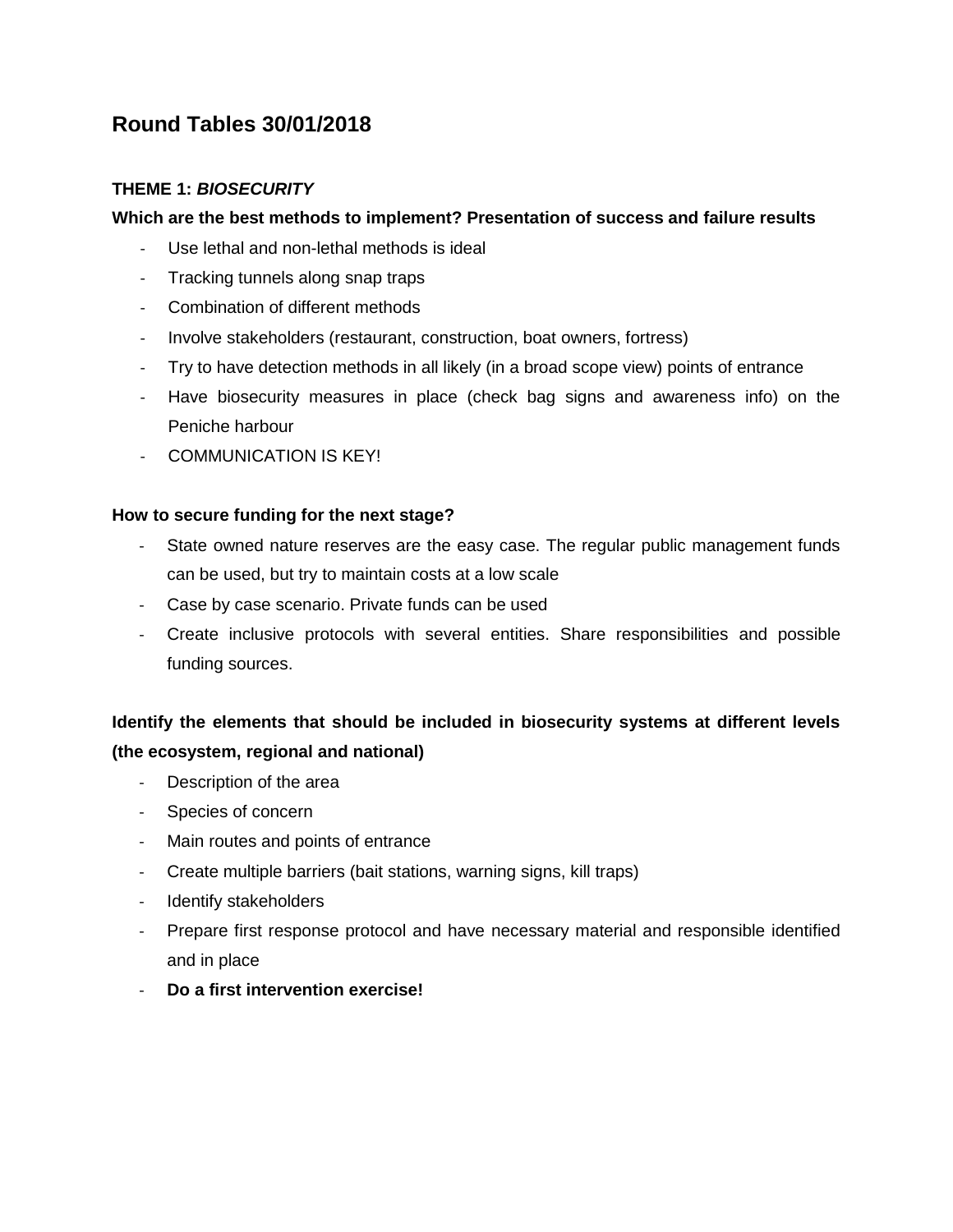### **THEME 2: COMMUNICATION WITH THE PUBLIC**

#### **How to engage stakeholders**

## PREPARATION IS FUNDAMENTAL – INSTEAD OF REACTING

- Before starting the project, there should be preliminary work: social economic assessment should be included in the feasibility study. Social assessment to determine issues, risks, audience opportunities (stakeholder mapping)

- When writing the project, it´s already important to include budget for comms people (Need to choose the right people with the right skills; ( when preparing a project very regularly you do it under pressure, with not enough time and you don´t think seriously on the subject)

- It´s very important to have Comms strategy, Activities plan and risk assessment (here to identify main risks and how you will deal/communicate with them; evaluate if bad communication could be a risk for project success – identify what activities and what awareness you do need) - with feed from science people (knowledge broker) and from comms people

- Stakeholders should be engaged from the beginning, in the project design and delivery

- Prepare FAQ´s for everyone involved in the project (for consistency, credibility). -Answer public questions right away! Have the answers ready. In case we don´t have the answer, we take the contact of people, get the answer and then add it to the FAQ's; make sure you know your audience and have the right answers

- Aggressive approaches should be answered by your supporters (key members of the local community). These supporters should be identified and engaged from the beginning. These supporters are also useful to answer/argument to critics about amount of money spent in this kind of projects. Need to use social-economic data as an argument, but data coming from the locals

- Identify risks of partnerships
- The approach will vary even with the size of the companies
- Funding initial LIFE funding/ find alternative funding sources/

- Your main audience is the people living in the island! The others (animal lovers associations) are lateral audiences. Imposing things to people is never the best option

#### **How to communicate these campaigns and how to deal with opposition groups**

- Communications plan – taking the lead of it, for opposition groups VERSUS not speaking about the issue/ maintaining it "secret" – better to communicate it (use of images of invasive species predating seabirds)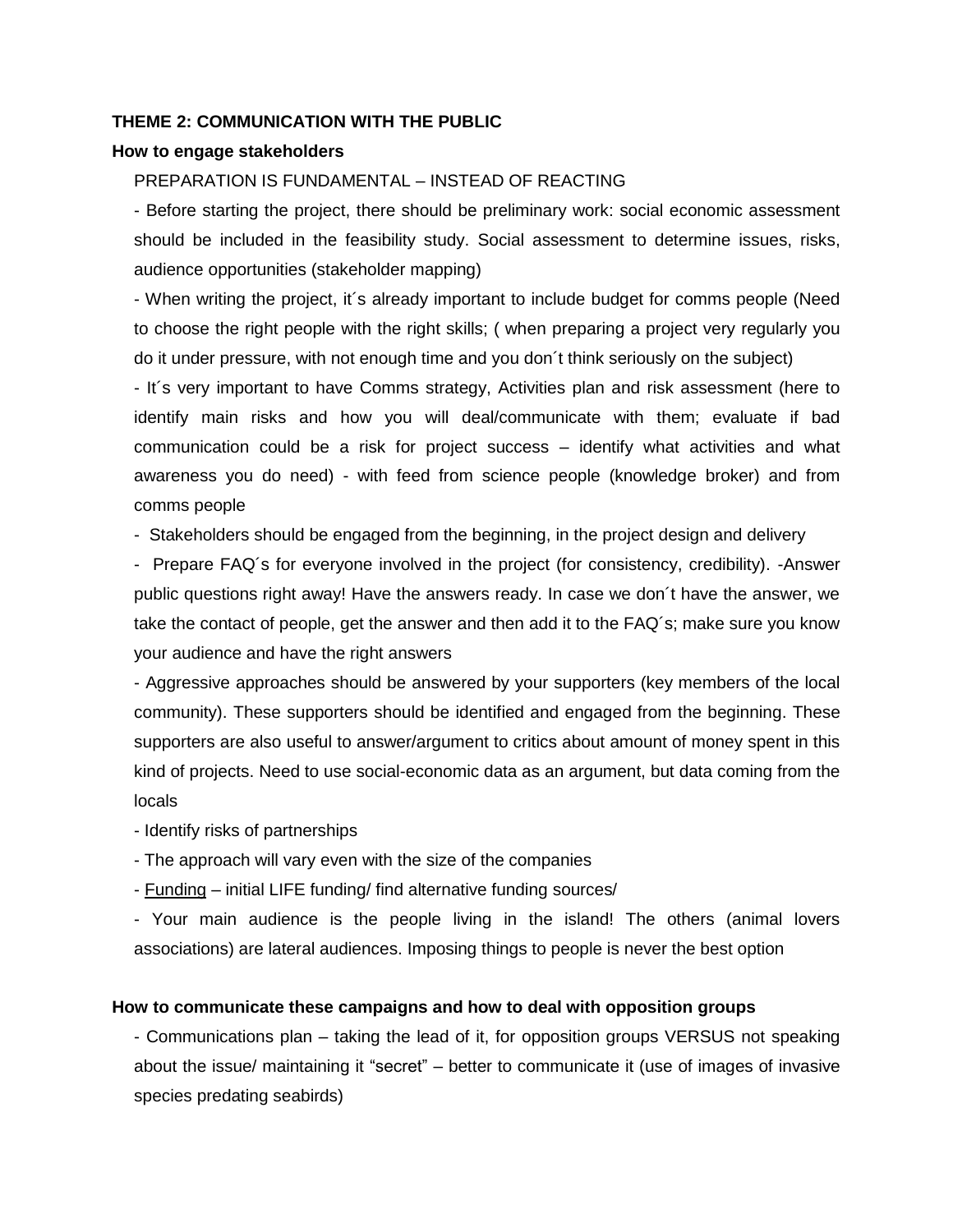- We need a plan to identify audience, key ways of engaging different stakeholders (face to face, press release, social media)

- Welfare credentials – arguments for the poison used (and explain it clearly and openly)

- Explain project internally --- for all the team (with no biology background)

- FLORA: depends on species; with trees is very difficult to explain; with *Carpobrotus* in Sardinia there was no problem; eradication of plants has less opposition; sometimes there is a perception about the impact of the species;

- Comparison between species that are on the Regulation and we are not working on (because it´s widespread) and species that are not on the list e.g. *Carpobrotus* (public perception)

- Importance to have good communicators

#### **How to disseminate the Results?**

- Celebrate success, depending on the audience (take advantage of local stakeholder events and fund/invest the events)

- Press Release don´t work anymore; social media is critical (you can *manage* the information)

- Importance of engaging younger public

- Importance of peer reviewed journals publishing the project results

- Making sure you have not only the support from the authorities (local, national), but also getting the key members of the community to agree (ex. Signing an agreement before the beginning of the project)

- If we fail, it´s important to communicate it. Actually we can understand why we failed and learn from there. Important to have a positive approach about failures. Spread information about failure is important to communicate with other projects, but not with the general public (this could undermine the project).